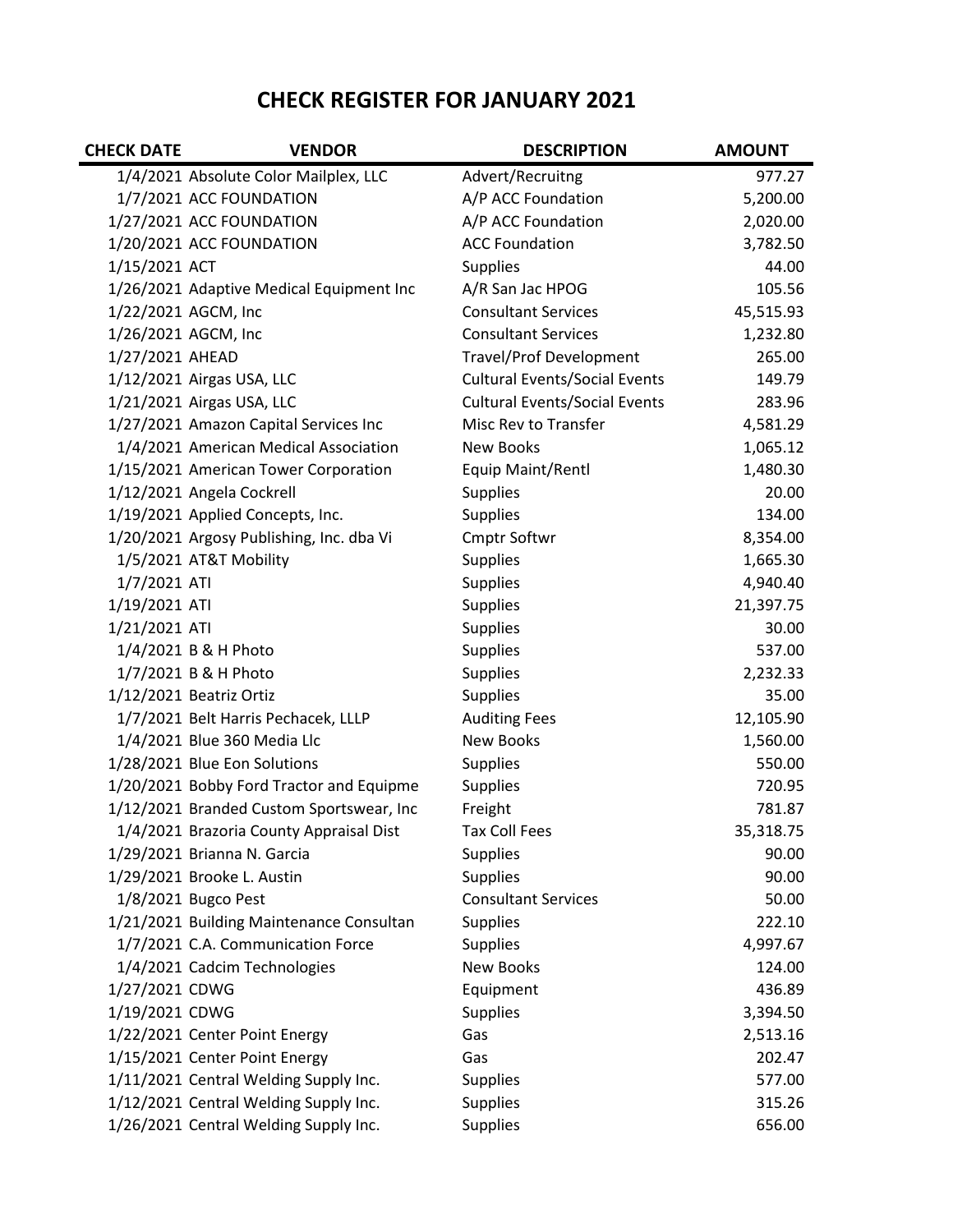|                    | 1/4/2021 Charlie's Plumbing Inc          | <b>Consultant Services</b>           | 1,634.49   |
|--------------------|------------------------------------------|--------------------------------------|------------|
|                    | 1/20/2021 Cintas Corporation No 2        | <b>Supplies</b>                      | 110.73     |
|                    | 1/26/2021 Cintas Corporation No 2        | <b>Supplies</b>                      | 359.10     |
| 1/11/2021 Citibank |                                          | Misc Rev to Transfer                 | 19,113.63  |
|                    | 1/18/2021 City of Alvin                  | Water/Sewg/Trash                     | 14,665.35  |
|                    | 1/7/2021 Clarus Corporation              | Advert/Recruitng                     | 1,000.00   |
|                    | 1/7/2021 Coburn Supply Company Inc       | <b>Supplies</b>                      | 180.53     |
|                    | 1/4/2021 College Entrance Examination B  | Supplies                             | 1,750.00   |
|                    | 1/4/2021 Comcast Business                | Equip Maint/Rentl                    | 2,312.08   |
|                    | 1/26/2021 Comcast Business               | Equip Maint/Rentl                    | 2,312.08   |
|                    | 1/15/2021 Committee on Accreditation for | <b>Supplies</b>                      | 1,250.00   |
|                    | 1/28/2021 Committee on Accreditation for | Supplies                             | 2,200.00   |
|                    | 1/20/2021 Community Impact Newspaper     | Advert/Recruitng                     | 250.00     |
|                    | 1/20/2021 Construction & Maintenance Edu | <b>Supplies</b>                      | 900.00     |
|                    | 1/12/2021 Contractsafe Llc               | <b>Cmptr Softwr</b>                  | 3,000.00   |
|                    | 1/4/2021 Cop Stop                        | <b>Supplies</b>                      | 138.00     |
|                    | 1/7/2021 Corporate Risk Holdings III, I  | Personnel Actions/Other              | 430.12     |
|                    | 1/15/2021 Creative Manager Inc dba Workm | <b>Cmptr Softwr</b>                  | 4,180.00   |
|                    | 1/29/2021 Deborah Kraft                  | <b>Supplies</b>                      | 134.17     |
|                    | 1/26/2021 Degy Booking International, In | <b>Cultural Events/Social Events</b> | 1,500.00   |
|                    | 1/26/2021 Dell Marketing LP              | Comp Hrdwr                           | 209,906.20 |
|                    | 1/4/2021 Dell Marketing LP               | <b>Supplies</b>                      | 536.34     |
|                    | 1/15/2021 Dell Marketing LP              | <b>Supplies</b>                      | 837.45     |
|                    | 1/20/2021 Dell Marketing LP              | <b>Supplies</b>                      | 36,908.32  |
|                    | 1/11/2021 Dorothea Brewer                | Supplies                             | 800.00     |
|                    | 1/20/2021 Downtown T-Shirt Factory       | <b>Supplies</b>                      | 8,348.80   |
|                    | 1/12/2021 Dude Solutions Inc DBA SchoolD | Cmptr Softwr                         | 4,698.14   |
|                    | 1/11/2021 Earthwise Environmental Inc    | <b>Consultant Services</b>           | 750.00     |
|                    | 1/26/2021 Economic Modeling, LLC         | <b>Consultant Services</b>           | 8,000.00   |
|                    | 1/11/2021 Ellucian Company LP            | <b>Consultant Services</b>           | 426.00     |
|                    | 1/4/2021 Elsevier Inc                    | <b>New Books</b>                     | 48,489.41  |
|                    | 1/8/2021 Evelyn Jammer                   | Travel-TDCJ                          | 141.91     |
|                    | 1/4/2021 Examity Inc                     | <b>Supplies</b>                      | 1,600.00   |
|                    | 1/4/2021 Fastenal Company                | <b>Supplies</b>                      | 598.32     |
|                    | 1/4/2021 Federal Express                 | Freight                              | 528.45     |
|                    | 1/19/2021 Flinn Scientific               | <b>Supplies</b>                      | 477.31     |
|                    | 1/29/2021 Flinn Scientific               | <b>Supplies</b>                      | 195.72     |
|                    | 1/7/2021 Florida Atlantic University     | <b>Travel/Prof Development</b>       | 18,406.50  |
|                    | 1/4/2021 Gatekey Manufacturing dba Amer  | <b>Supplies</b>                      | 540.00     |
|                    | 1/7/2021 Global Equipment Company Inc.   | <b>Supplies</b>                      | 174.66     |
|                    | 1/11/2021 GMA'S DENTAL FIX, LLC DBA DENT | Equip Maint/Rentl                    | 2,250.00   |
|                    | 1/12/2021 Gordon Food Service dba Glazie | <b>Supplies</b>                      | 282.19     |
|                    | 1/29/2021 Gordon Food Service dba Glazie | <b>Supplies</b>                      | 627.53     |
| 1/15/2021 Grainger |                                          | Supplies                             | 109.62     |
|                    | 1/7/2021 Granite Telecommunications LLC  | Telephone                            | 2,400.62   |
|                    | 1/26/2021 GT Distributors Inc            | <b>Supplies</b>                      | 2,007.60   |
|                    | 1/7/2021 Harris County Treasurer         | <b>Consultant Services</b>           | 688.50     |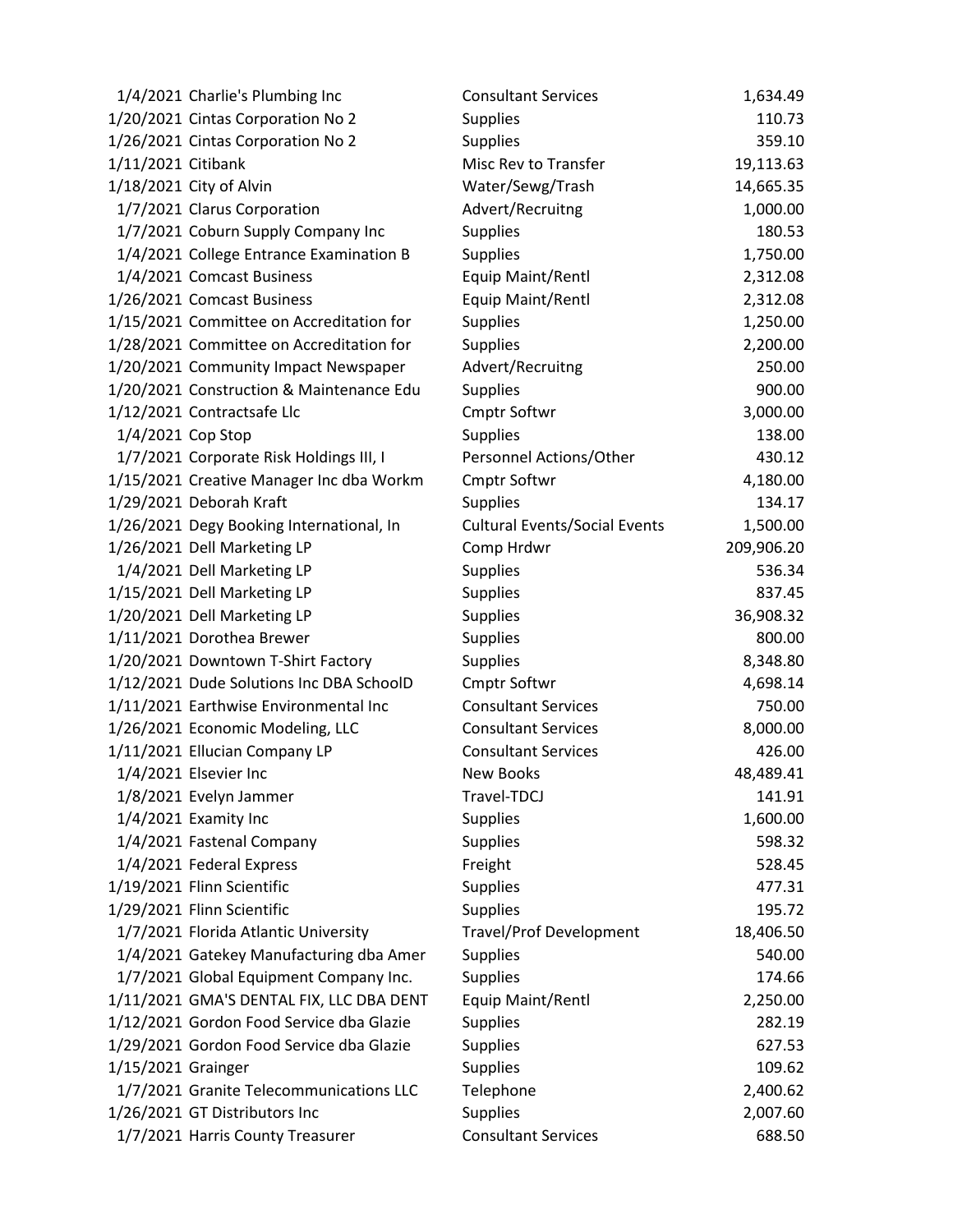| 1/12/2021 Hartman Newspapers, Lp Dba the | Advert/Recruitng           | 435.75    |
|------------------------------------------|----------------------------|-----------|
| 1/29/2021 Heritage-Crystal Clean, LLC    | Supplies-TDCJ              | 120.00    |
| 1/19/2021 Herman Cessac                  | <b>Supplies</b>            | 109.99    |
| 1/11/2021 Home Depot                     | <b>Supplies</b>            | 1,248.37  |
| 1/15/2021 Honorlock, Inc.                | Cmptr Softwr               | 7,000.00  |
| 1/8/2021 Houston Community Newspapers    | Advert/Recruitng           | 500.00    |
| 1/8/2021 Houston Community Newspapers    | Advert/Recruitng           | 4,250.00  |
| 1/11/2021 Houston Community Newspapers   | Advert/Recruitng           | 2,253.00  |
| 1/15/2021 Houston Community Newspapers   | Advert/Recruitng           | 3,197.00  |
| 1/7/2021 Huntington Oaks Apartments      | <b>Athletic Housing</b>    | 239.73    |
| 1/25/2021 Huntington Oaks Apartments     | <b>Athletic Housing</b>    | 1,550.00  |
| 1/25/2021 Huntington Oaks Apartments     | <b>Athletic Housing</b>    | 600.00    |
| 1/26/2021 Industrial Materials Corp.     | <b>Supplies</b>            | 10,097.90 |
| 1/4/2021 Ingram Book Company             | New Books                  | 955.25    |
| 1/5/2021 Iron Mountain Inc               | Shredding                  | 854.72    |
| 1/29/2021 Jamie Ward                     | <b>Supplies</b>            | 80.00     |
| 1/4/2021 JD Palatine, LLC                | Personnel Actions/Other    | 1.05      |
| 1/4/2021 John Wiley & Sons, Inc          | <b>New Books</b>           | 4,820.00  |
| 1/29/2021 Kacina Spruell                 | <b>Supplies</b>            | 221.94    |
| 1/25/2021 Kenton Apartments              | <b>Athletic Housing</b>    | 900.00    |
| 1/25/2021 Kenton Apartments              | <b>Athletic Housing</b>    | 600.00    |
| 1/12/2021 Kristitch Designs              | <b>Supplies</b>            | 246.00    |
| 1/15/2021 Lange Mechanical Services, LP  | <b>Consultant Services</b> | 3,645.72  |
| 1/20/2021 Lange Mechanical Services, LP  | <b>Consultant Services</b> | 7,850.00  |
| 1/27/2021 Lee Oil Company                | Fuel                       | 917.25    |
| 1/19/2021 LexisNexis Matthew Bender      | <b>Supplies</b>            | 72.08     |
| 1/20/2021 Linkedin Corporation           | Cmptr Softwr               | 3,150.00  |
| 1/7/2021 Lisa Thomason                   | <b>Supplies</b>            | 389.50    |
| 1/8/2021 Lizabeth Kolb                   | Supplies                   | 15.00     |
| 1/12/2021 Lori Brown                     | <b>Supplies</b>            | 15.00     |
| 1/8/2021 Madison N. Turner               | <b>Supplies</b>            | 20.00     |
| 1/29/2021 Maritza Elizalde               | <b>Supplies</b>            | 90.00     |
| 1/19/2021 Mark's Plumbing Parts          | Supplies                   | 52.48     |
| 1/25/2021 Meadow Park Apartments         | <b>Athletic Housing</b>    | 600.00    |
| 1/25/2021 Meadow Park Apartments         | <b>Athletic Housing</b>    | 1,200.00  |
| 1/25/2021 Meadow Park Apartments         | <b>Athletic Housing</b>    | 1,200.00  |
| 1/25/2021 Meadow Park Apartments         | <b>Athletic Housing</b>    | 600.00    |
| 1/25/2021 Meadow Park Apartments         | <b>Athletic Housing</b>    | 300.00    |
| 1/21/2021 Meadow Park Apartments         | <b>Athletic Housing</b>    | 1,200.00  |
| 1/19/2021 Michel A. Evans                | <b>Supplies</b>            | 24.99     |
| 1/7/2021 Micronet Technology, Inc.       | Supplies                   | 4,109.00  |
| 1/26/2021 Micronet Technology, Inc.      | <b>Supplies</b>            | 641.00    |
| 1/15/2021 Miller Survey Group DBA JPM Su | <b>Consultant Services</b> | 2,440.00  |
| 1/8/2021 Mrs. Anna M. Oskerson           | <b>Supplies</b>            | 39.00     |
| 1/4/2021 Mvap Medical Supplies Inc       | Supplies                   | 226.60    |
| 1/11/2021 Mvap Medical Supplies Inc      | <b>Supplies</b>            | 11.70     |
| 1/15/2021 New Atlanta Communications, LL | Cmptr Softwr               | 500.00    |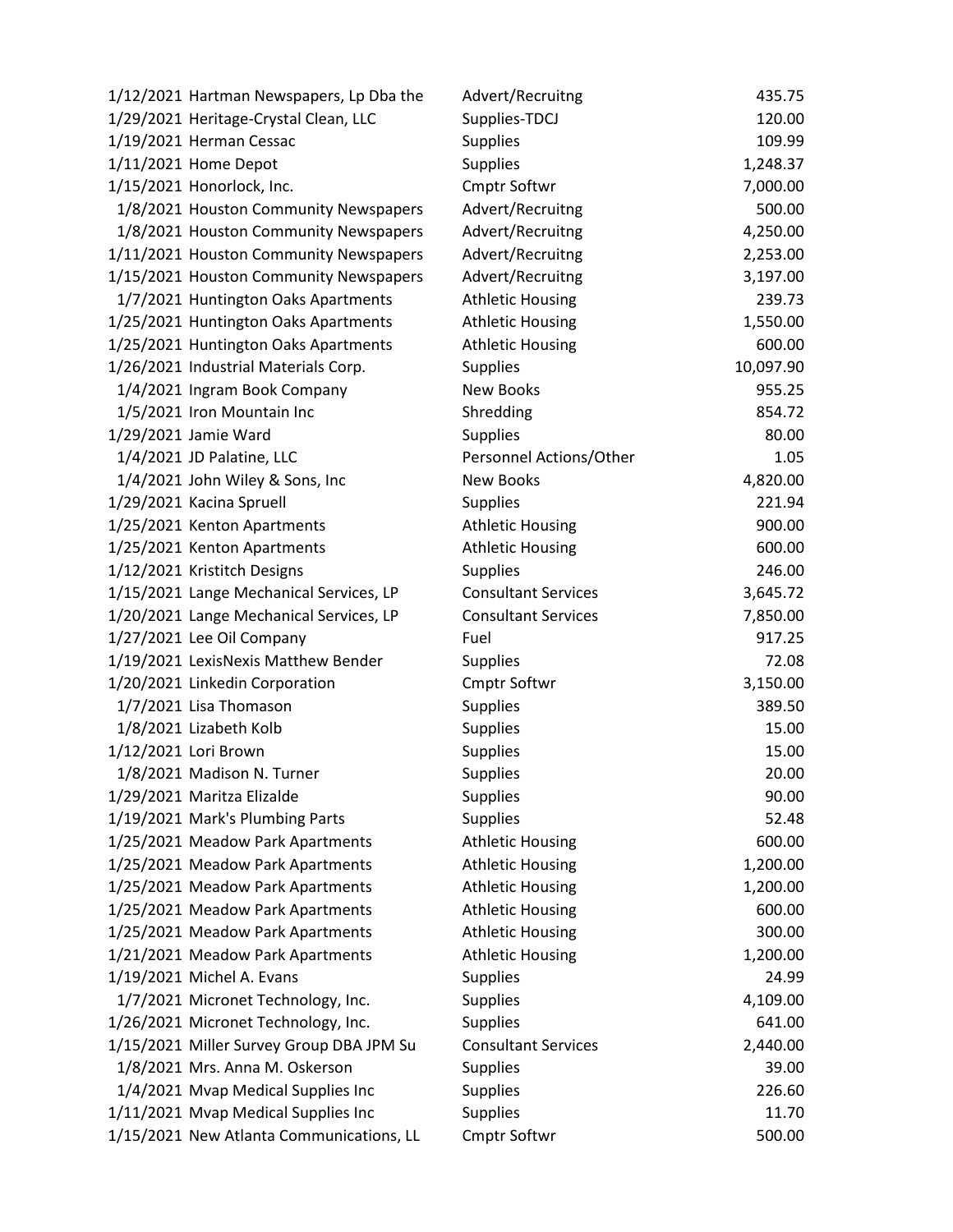|               | 1/25/2021 Newport Oaks Apartments        | <b>Athletic Housing</b>        | 300.00     |
|---------------|------------------------------------------|--------------------------------|------------|
| 1/26/2021 NLN |                                          | <b>Supplies</b>                | 1,500.00   |
|               | 1/28/2021 North American Process Technol | <b>Supplies</b>                | 750.00     |
|               | 1/11/2021 Nucleus Robotics LLC           | Supplies-Students              | 15,000.00  |
|               | 1/19/2021 NWN Corp.                      | <b>Cmptr Softwr</b>            | 4,176.00   |
|               | 1/27/2021 Office Depot Business Services | Misc Rev to Transfer           | 2,084.20   |
|               | 1/29/2021 Ogburn's Truck Parts           | <b>Supplies</b>                | 292.86     |
|               | 1/21/2021 Olmsted-Kirk Company of Housto | Supplies                       | 2,064.00   |
|               | 1/26/2021 Oracle America Inc             | <b>Cmptr Softwr</b>            | 200.00     |
|               | 1/7/2021 O'Reilly Auto Parts             | <b>Supplies</b>                | 110.73     |
|               | 1/15/2021 O'Reilly Auto Parts            | <b>Supplies</b>                | 118.60     |
|               | 1/28/2021 O'Reilly Auto Parts            | Supplies                       | 101.55     |
|               | 1/5/2021 Oslin Nation                    | <b>Supplies</b>                | 109.86     |
|               | 1/4/2021 PartnerShip, LLC                | Freight                        | 377.38     |
|               | 1/5/2021 PartnerShip, LLC                | Freight                        | 781.75     |
|               | 1/4/2021 Pasadena Sporting Goods         | <b>Supplies</b>                | 4,696.86   |
|               | 1/8/2021 Patricia Calbillo               | <b>Travel/Prof Development</b> | 238.33     |
|               | 1/12/2021 Patterson Veterinary Supply In | <b>Supplies</b>                | 18.00      |
|               | 1/29/2021 PCCare, Inc. DBA Square3       | Cmptr Softwr                   | 10,948.13  |
|               | 1/4/2021 PCCare, Inc. DBA Square3        | <b>Consultant Services</b>     | 903.24     |
|               | 1/4/2021 Pearson Education, Inc.         | <b>New Books</b>               | 16,048.76  |
|               | 1/26/2021 Pitney Bowes Inc.              | Postage                        | 961.00     |
|               | 1/4/2021 Pollock Paper Distributors      | <b>Supplies</b>                | 4,291.50   |
|               | 1/15/2021 Pollock Paper Distributors     | <b>Supplies</b>                | 1,056.70   |
|               | 1/4/2021 Premier Home + Hardware + Lumb  | <b>Supplies</b>                | 224.45     |
|               | 1/5/2021 Premier Home + Hardware + Lumb  | <b>Supplies</b>                | 238.19     |
|               | 1/7/2021 Premier Home + Hardware + Lumb  | Supplies                       | 4.88       |
|               | 1/11/2021 Premier Home + Hardware + Lumb | <b>Supplies</b>                | 33.98      |
|               | 1/20/2021 Premier Home + Hardware + Lumb | <b>Supplies</b>                | 52.78      |
|               | 1/27/2021 Premier Home + Hardware + Lumb | Supplies                       | 96.91      |
|               | 1/22/2021 Proenergy Partners Lp          | Gas                            | 1,729.67   |
|               | 1/11/2021 Respironics, Inc.              | Equip Maint/Rentl              | 30.00      |
|               | 1/19/2021 Rice & Gardner Consultants, In | <b>Consultant Services</b>     | 2,520.00   |
|               | 1/28/2021 Robert Ferrilli LLC            | <b>Consultant Services</b>     | 990.00     |
|               | 1/4/2021 Rogers, Morris & Grover, L.L.P  | <b>Attorney Fees</b>           | 5,888.80   |
|               | 1/8/2021 RTS Publishing Co dba Ketterin  | <b>Supplies</b>                | 1,039.87   |
|               | 1/15/2021 RTS Publishing Co dba Ketterin | <b>Supplies</b>                | 3,835.00   |
|               | 1/26/2021 Rush Truck Centers of Texas, L | <b>Consultant Services</b>     | 145.00     |
|               | 1/21/2021 Rydin Decal                    | Supplies                       | 985.00     |
|               | 1/15/2021 Scott Studies LLC DBA RadioMus | <b>Supplies</b>                | 2,250.00   |
|               | 1/7/2021 Sharestream, LLC DBA Sharestre  | Cmptr Softwr                   | 15,800.00  |
|               | 1/12/2021 Shaw Contract Flooring Service | <b>Supplies</b>                | 222,902.55 |
|               | 1/8/2021 Sheila Jones                    | Supplies                       | 35.00      |
|               | 1/26/2021 Sherwin Williams               | Supplies                       | 1,200.00   |
|               | 1/5/2021 SHI-Government Solutions, Inc.  | <b>Cmptr Softwr</b>            | 1,647.81   |
|               | 1/8/2021 SHI-Government Solutions, Inc.  | Cmptr Softwr                   | 1,244.20   |
|               | 1/15/2021 SHI-Government Solutions, Inc. | Cmptr Softwr                   | 18,641.02  |